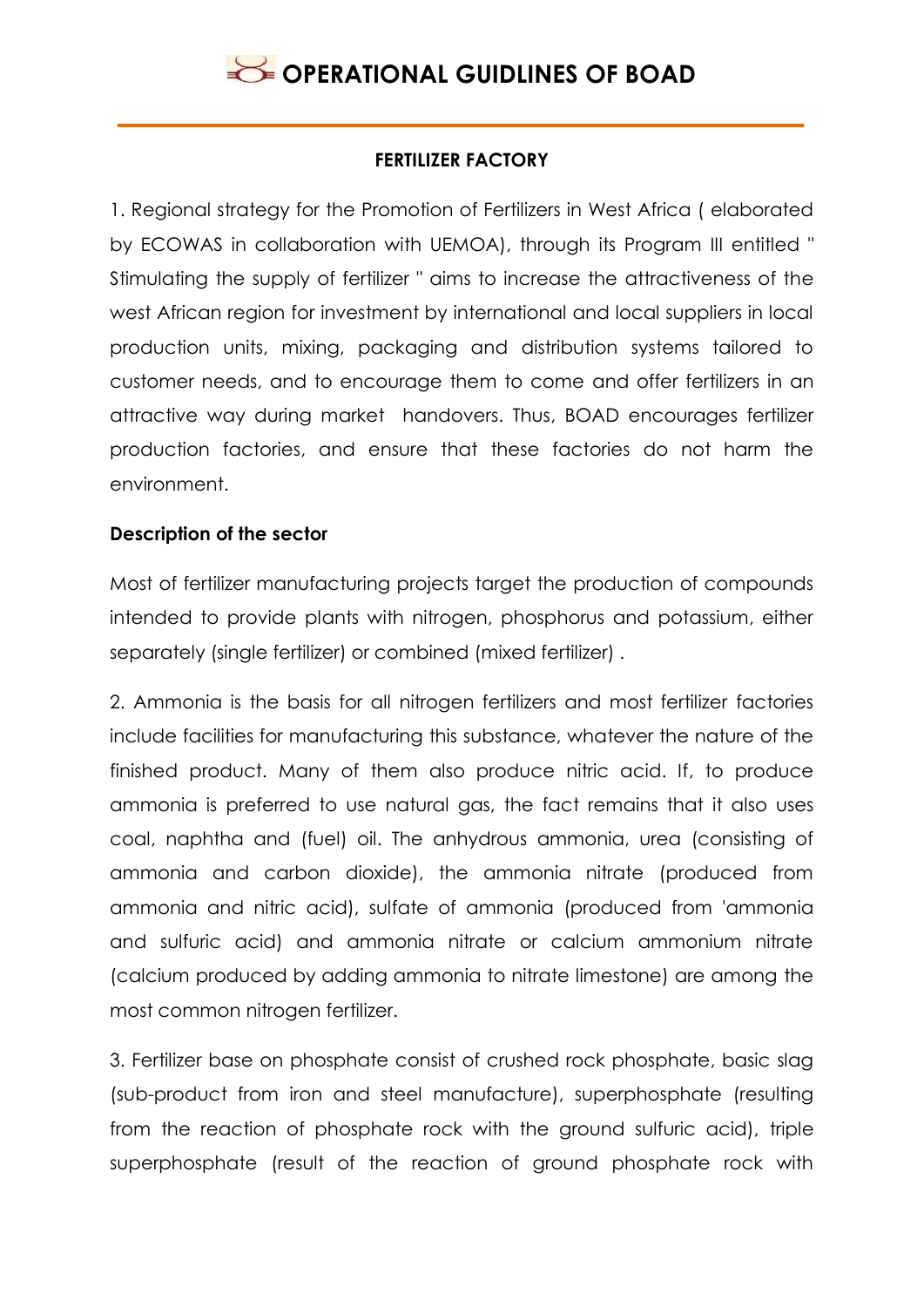phosphoric acid) and mono phosphate - and diammonium. The basic raw materials consist of phosphate rock, sulfuric acid (typically produced within the factory from elementary sulfur) and water.

4. All fertilizers are made of potassium from brines or underground potash deposits. The major forms are comprised of chloride, sulfate and potassium nitrate.

5. The mixed fertilizer can be produced from a dry mixture, by granulating more intermediate fertilizer mixed in a solution or by reacting phosphate rock with nitric acid (nitro phosphates).

### **Potential impacts on the environment**

6. Socio- economic advantages of this industry are clear: the use of fertilizers is a key element when it comes to achieving a sufficient level of agricultural production to feed a world population which grows continuously. The appropriate use of fertilizers allows , moreover, to have indirectly positive effects on the environment , employment , for example , chemical fertilizers promotes intensification of production on existing agricultural land while reducing expansion of new land may harbor natural resources or social value

.

7. There remains the production of fertilizers can have serious repercussions on the environment. Wastewater is the main problem to the extent that they may contain significant levels and acidic or alkaline, depending on the type of factory, consist of a number of substances with high levels of concentration may be deleterious aquatic organisms: ammonia or its compounds, urea emitted from factories producing nitrogen, cadmium, arsenic and fluorine from phosphate production, if this substance is regarded as an impurity phosphate rock. Suspended solids, nitrates, organic nitrogen, phosphorus, potassium and hence high in biochemical oxygen demand (BOD5) are substances generally encountered in effluents and in the storm water to the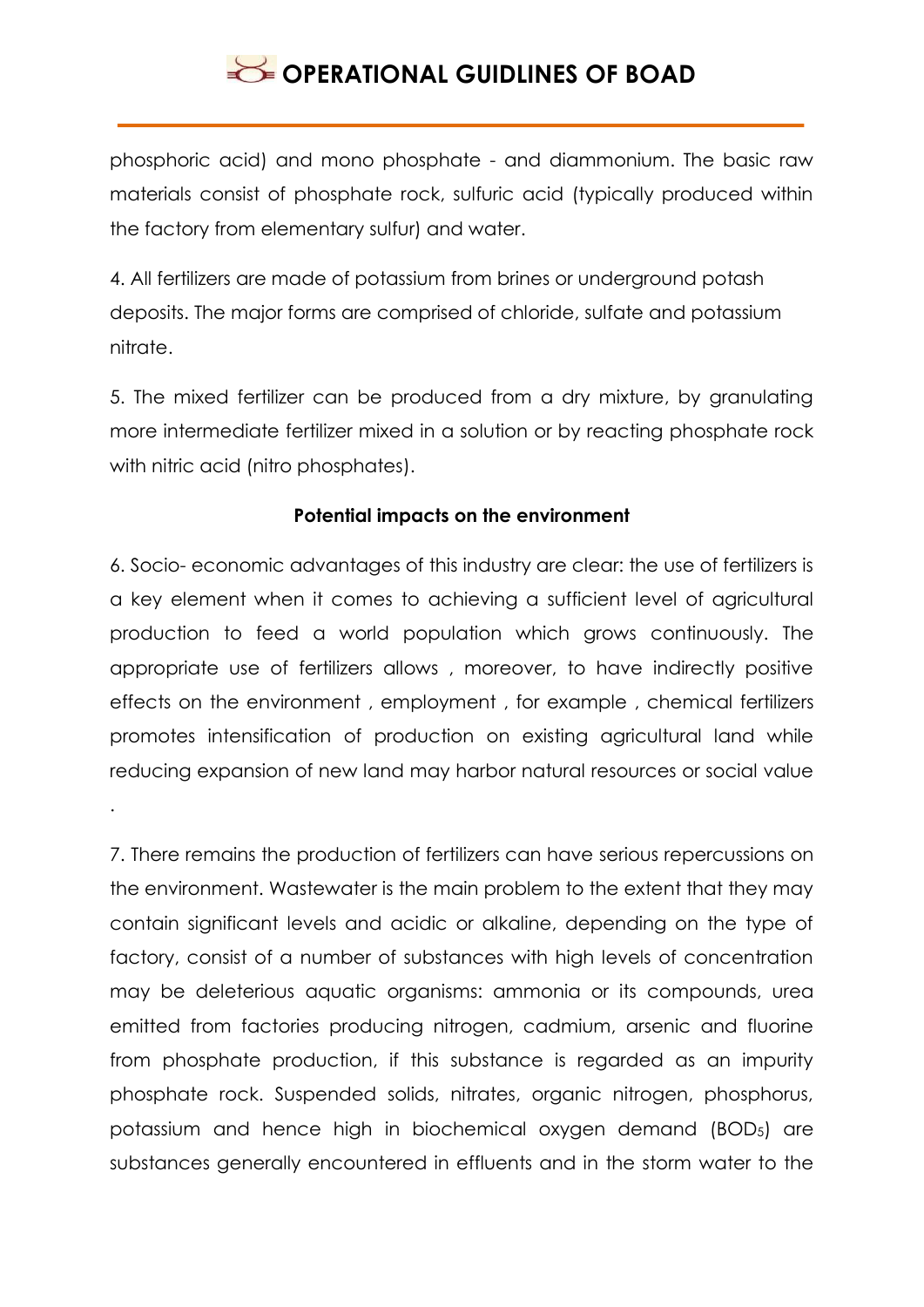exception of BOD5, that flow through the raw materials and waste storage. Phosphate factories can be designed in manner to not reject waste water at the exception of overflow evaporation ponds during heavy rains, although this method is not always practical.

8. Finished fertilizers are also a potential source of water pollution and excessive or unwise use of its may be a factor in eutrophication of surface waters and groundwater pollution by nitrogen. As for the phosphate mining, it may impair the quality of the water. All these aspects should be considered when it comes to anticipate the negative effects of projects whose aim is to open new mines or expand mining operations means, regardless of the location of the factory (see "mining and mineral Processing" section).

9. The air pollution responsible elements include particle emissions from the smoke escaping from boilers and grinding phosphate rock, fluorine (main pollutant produced by phosphate factory), acid vapors, sulfur oxides and nitrogen. Solid waste comes mainly from phosphate factories and consist mainly of ash (if it uses coal to produce steam for the processing methods), and gypsum (a substance that can be considered dangerous due to cadmium and uranium present in the phosphate rock and radon or other toxic gases which they can give birth) .

10. The manufacture and handling of sulfuric and nitric acid are risks to the health and workers safety. The release of ammonia cannot only endanger the health of the factory personnel but also the people who live or work nearby. Explosions and damage to eyes, nose, throat and lungs belong to other accidents that may occur.

11. The judicious selection of a location helps to avoid or mitigate an entire number of impacts that are described therein and, at least, mitigate the costs.

#### **Specific issues**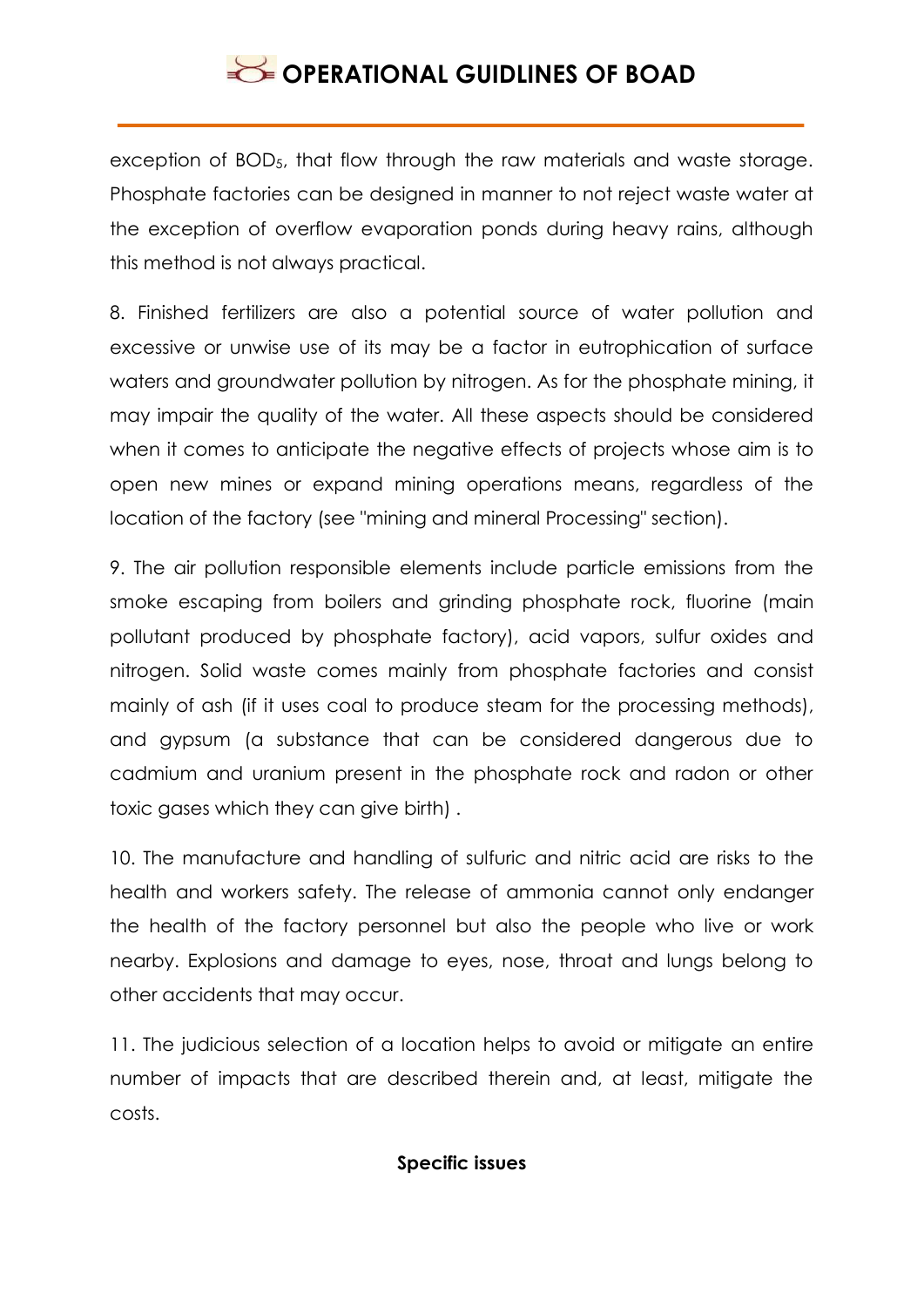### **Solid waste**

12. Solid wastes generated by the manufacture of fertilizers are complex and cannot be eliminated on land recklessly. Dangerous materials may contain vanadium catalysts produced by sulfuric acid factory as well as arsenius sludge if they employ pyrites, require that they be handled and carefully eliminated. Removal of gypsum can be a problem if toxic metals have polluted. The ashes produced by the ammonia factory that rely on coal liquefaction technologies also represent an evacuation problem. Sufficient discharge areas should be available for depositing solid waste. Recycling of solid waste while possible, each project should consider this solution (see next paragraph). It is essential that the planning of the project establish evacuation measures of critical solid waste and that it be thoroughly evaluated during the project feasibility studies.

#### **Waste minimization**

13. Fertilizer factories involve major water used for manufacturing processes, cooling operations and to reduce pollution volumes. Liquid wastes are generated by manufacturing processes, cooling towers, boilers and drain from spills, leaks and runoff. It is possible, however, to recycle the water and reduce, thereby, the amounts collected or processed while reducing the demand of the plant on local resources. The waste water from the production of phosphoric acid could be used as water production in the same facility or be used in condensers, scrubbers and cooling systems.

14. The gypsum from phosphate fertilizer factory can be recycled in the cement and in the production of building materials and plaster panels. Gypsum also served as cover material for landfills. Gypsum contaminated with toxic metals or radioactive substances require proper handling.

15. The American water companies that practice fluoridation use generally hydro-fluosilicic acid, a waste product from manufacturing phosphate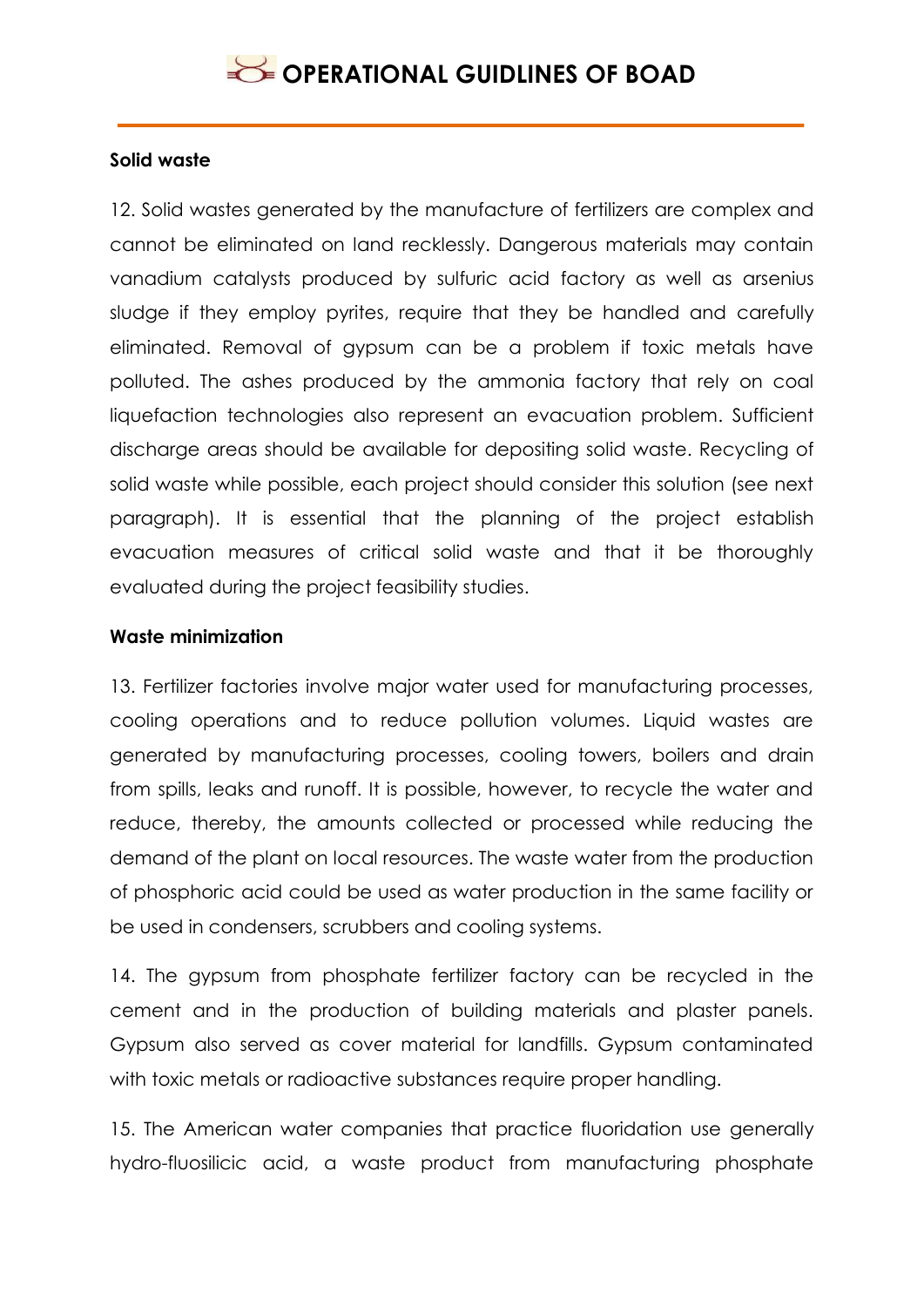fertilizer significantly less expensive than sodium fluoride plants. While transport of this acid is made in the United States over long distances, we must admit that its export does not have an economic interest. There are, however, instances where it may be reused in the developing countries, particularly if it has been converted to the sodium salt. It can also be used for the production of aluminum fluoride.

### **Ammonia**

16. The production, use and storage of ammonia must be based on a wisely calculated design and on good practices maintenance and monitoring to reduce the risk of spills and explosions. An emergency plan to protect factory personnel and neighboring communities is required.

#### **Alternatives solutions to projects**

#### **Selection of the location**

17. The nature of a fertilizer factory is such that the effects on the environment, which are responsible for the production, storage and transport activities, require that one pays particular attention to the evaluation of other all possible locations. Waters whose quality or flow does not even allow you to receive well-treated effluents are not appropriate . If the demand for raw materials mean that we should open new quarries , there would be whether , firstly , identified (if known) and, secondly, their impact on the environment are considered in the project.

### **Manufacturing processes**

18. Although there are various ways to design and implement a project, the raw material supply and demand for certain finished products restrict the manufacture of fertilizers. The choice of a phosphoric acid factory depends on the quality of the gypsum since the manufacturing hemidihydrate is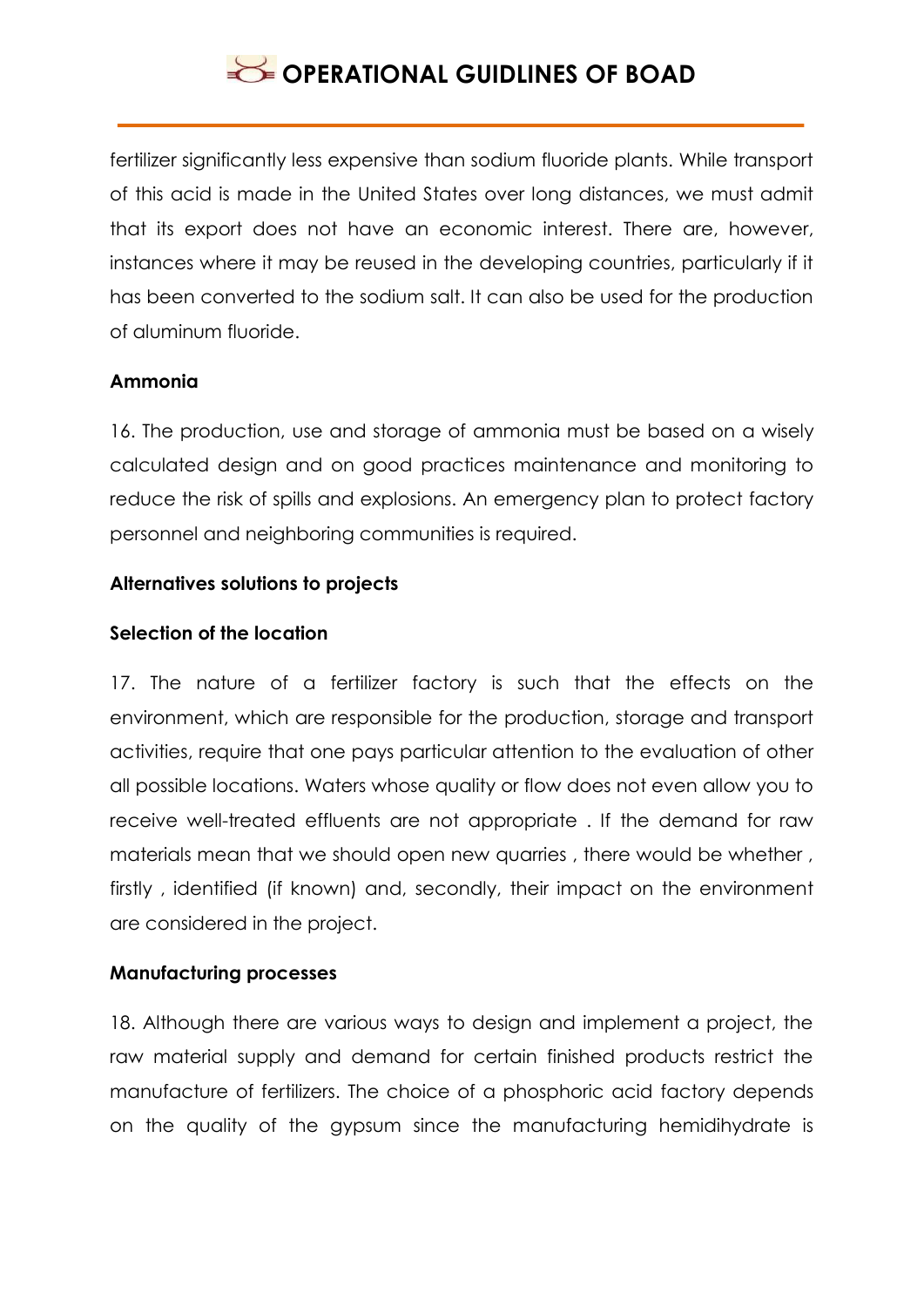capable of producing gypsum can serve directly as adjuvant in the production of cement.

19. Coking production of iron and steel as well as being an alternative account, however, limited fertilizer containing ammonium sulfate (produced from ammonia and sulfuric acid) source; sulfate ammonium is a byproduct coke and caprolactam (nylon). Natural gas, oil, naphtha and coal belong to alternative raw materials for the production of ammonia. The sulfur and pyrite can be used to produce sulfuric acid.

20. Vapor production in fertilizer factory can rely on alternative fuels such as natural gas, oil and coal.

### **Means to fight against air pollution**

21. It should be important to consider the following air emissions control measures caused by the operationalization of the factory: design of manufacturing means and selection of equipment, electrostatic dust collectors, chimney gas cleaner, bag house and cyclones.

### **Means for controlling the water quality**

22. It is possible to fight against water pollution if proper monitoring of liquid effluent or runoff flowing from stacked waste is ensured. There should be that the following solutions must be part of the project design in the treatment and rinsing of wastewater:

- recycling of waste water;
- Ion exchange or membrane filtration (phosphoric acid plants);
- Neutralization of acidic or alkaline waste water;
- Sedimentation, flocculation and filtration of suspended solids;
- Application of production water;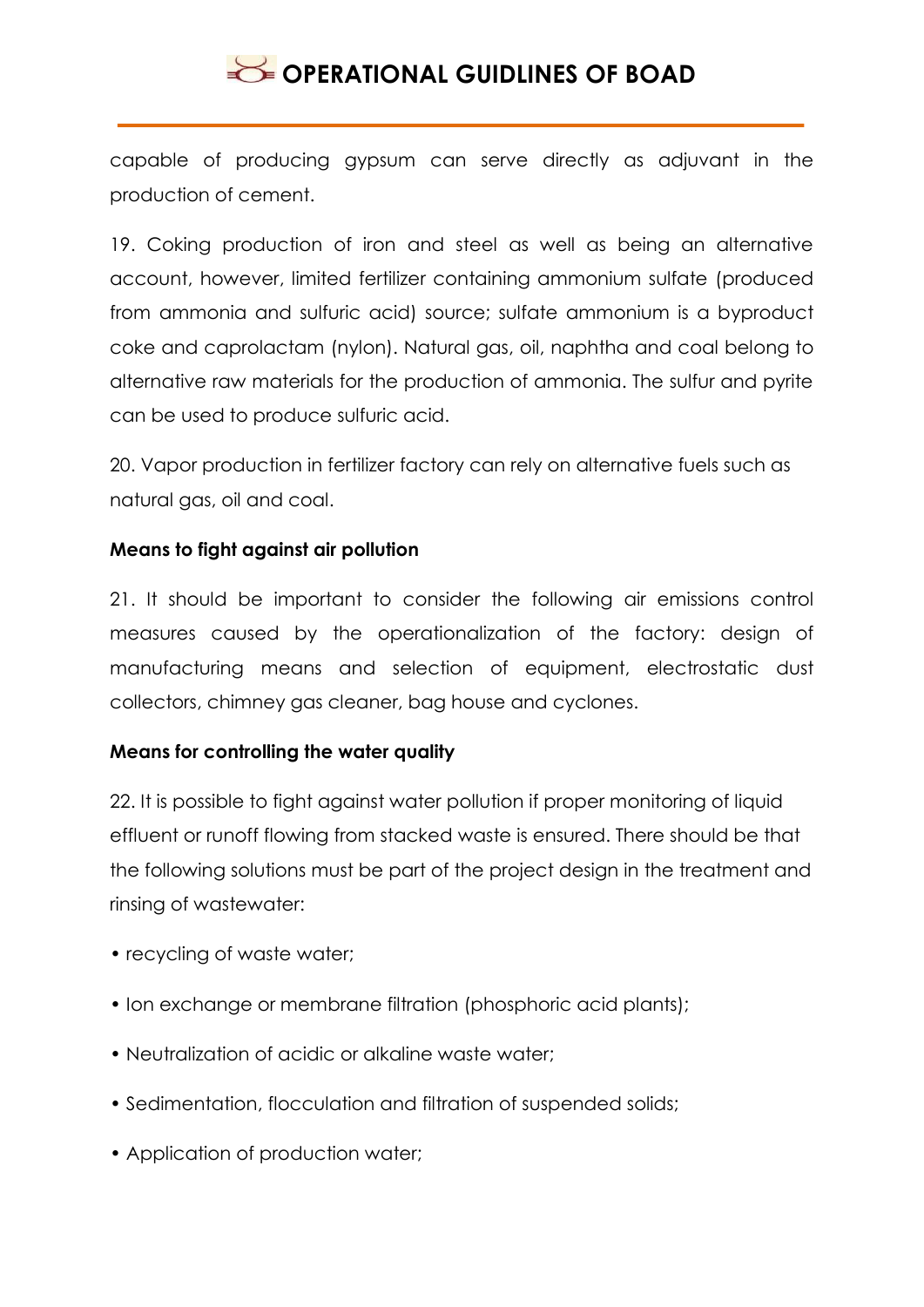• Biological treatment (nitrification and non-nitrification).

### **Management and training**

23. The potential impacts of fertilizer factories on air quality, water and soil makes a necessary institutional support for manipulating substances, apply control measures to reduce waste and to monitor these activities effectively. Staff should be aware of the techniques used against pollution of water and air. Manufacturers are usually willing to provide training sessions explaining how to operate and maintain the equipment. Standard operating procedures should be established and implemented by the factory management. Means of pollution control and monitoring air quality and water should be part of as well as instructions for the operating personnel of the company explaining the ways to control noxious emissions; guidelines alerting authorities of an accidental discharge of pollutants should also be implemented. Detectors, alarm devices, for example, and a special training given to operating staff should improve the handling and management of toxic and dangerous substances.

24. It is essential to provide emergency and rapid response to incidents such as a spill, fire or explosion, the consequences for the environment and the surrounding community are extremely dangerous. Insofar as the local government officials as well as local agencies and services (medical and firefighters, etc play a crucial role in this type of intervention, it would be appropriate to participate in planning process. Periodic evacuation drills are important aspects of contingency plans (see the section "Management of Industrial Risks" for further details).

25. Regulations on health and safety should be developed and implemented in the factory. These regulations should include:

• Provisions to, firstly, stop the accidental release of ammonia or sulfuric acid spill, phosphoric and nitric acids.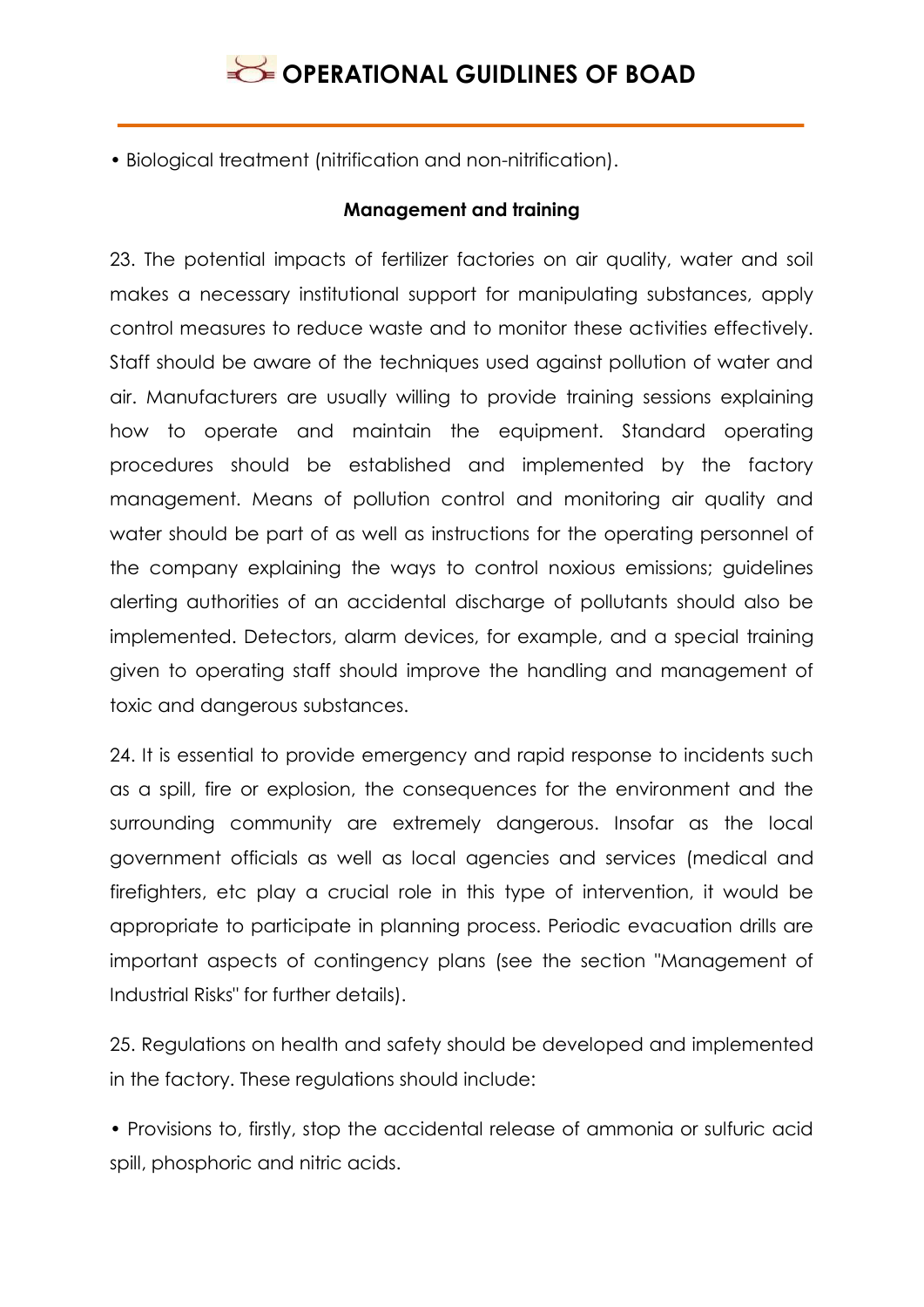• Procedures to minimize the risk of explosion of ammonia nitrate calcium.

• Procedures to keep within the limits recommended by the Bank's exposure to ammonia to nitrogen oxide vapors (in factories producing nitrogenous fertilizer), fumes of carbon dioxide and sulfur trioxide and that sulfuric acid mist.

- Means to verify the presence of phosphoric acid radioactive scale filters.
- A program of routine medical visits.
- A continuous training program on issues of health and safety aspects and on maintenance practices that respect the environment.

(For more information, see guidelines for health and safety at work of the Bank and refer to the sections of this chapter entitled "Management of industrial risks", "Dangerous Materials Management " and " Location of factories and development of land for industrial purposes.")

26. Standards for emissions and effluents applying to the plant should be guided by national regulations, if they exist, or be derived from advocated by the Bank standards. Government agencies responsible for performing monitoring of pollution control equipment, enforce standards and supervise all activities related to dangerous waste destruction are likely to require specialized training, they should also receive the necessary equipment and be invested with power. The environmental assessment should take into account an estimate of local capacity in relation to these issues and recommend principles of assistance needed to be included in the project.

#### **Monitoring**

27. It is essential for fertilizer factories, to establish specific monitoring plans of factory control, location and processing methods which include the following:

• Continuous opacity gas fireplace;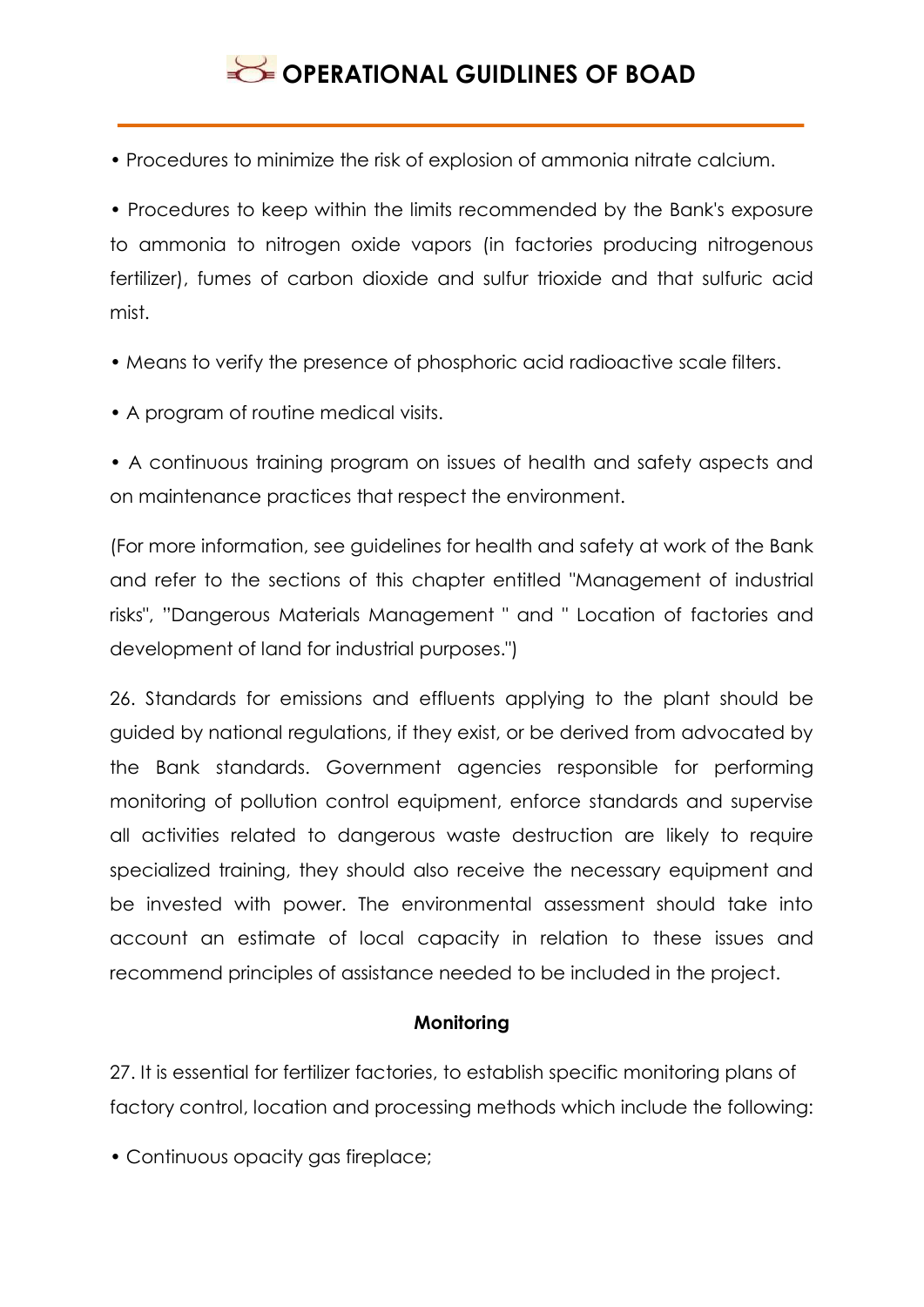• Periodic testing (in phosphate factories only) to monitor emissions of particulates, fluorine compounds, nitrogen dioxide and sulfur oxides;

• Control of sulfur oxides from sulfuric acid factories and nitrogen produced by nitric acid plants oxides;

• Periodic reviews supervisor (in nitrogen factories only) particles emissions, ammonia and nitrogen oxides;

• manufacturing parameters (on a continuous basis) to ensure the operation of the pollution control equipment (eg temperature readings stack gas indicating when the washer broke down.)

• Quality of work areas in the factory and manufacturing types: nitrogen oxides, ammonia, sulfur dioxide, fluorine compounds and particles;

• Quality of ambient nearby facilities by monitoring potential pollutants air;

• Quality of receiving waters by monitoring dissolved oxygen and potential pollutants;

• flow control of liquid waste by monitoring pH and monitoring suspended solids and total dissolved solids, ammonia, nitrate, organic nitrogen, phosphorus, BOD5, oil and grease (if the (fuel) oil is used );

• Control of discharges of rainwater examining phosphorus, fluorine compounds, suspended solids and pH level;

• Analysis of gypsum examining cadmium and other heavy and its level of radioactivity metals;

• monitoring work areas of all facilities by monitoring their noise levels;

• monitoring compliance with security measures and procedures pollution control, their updating and modernization plans and emergency safety.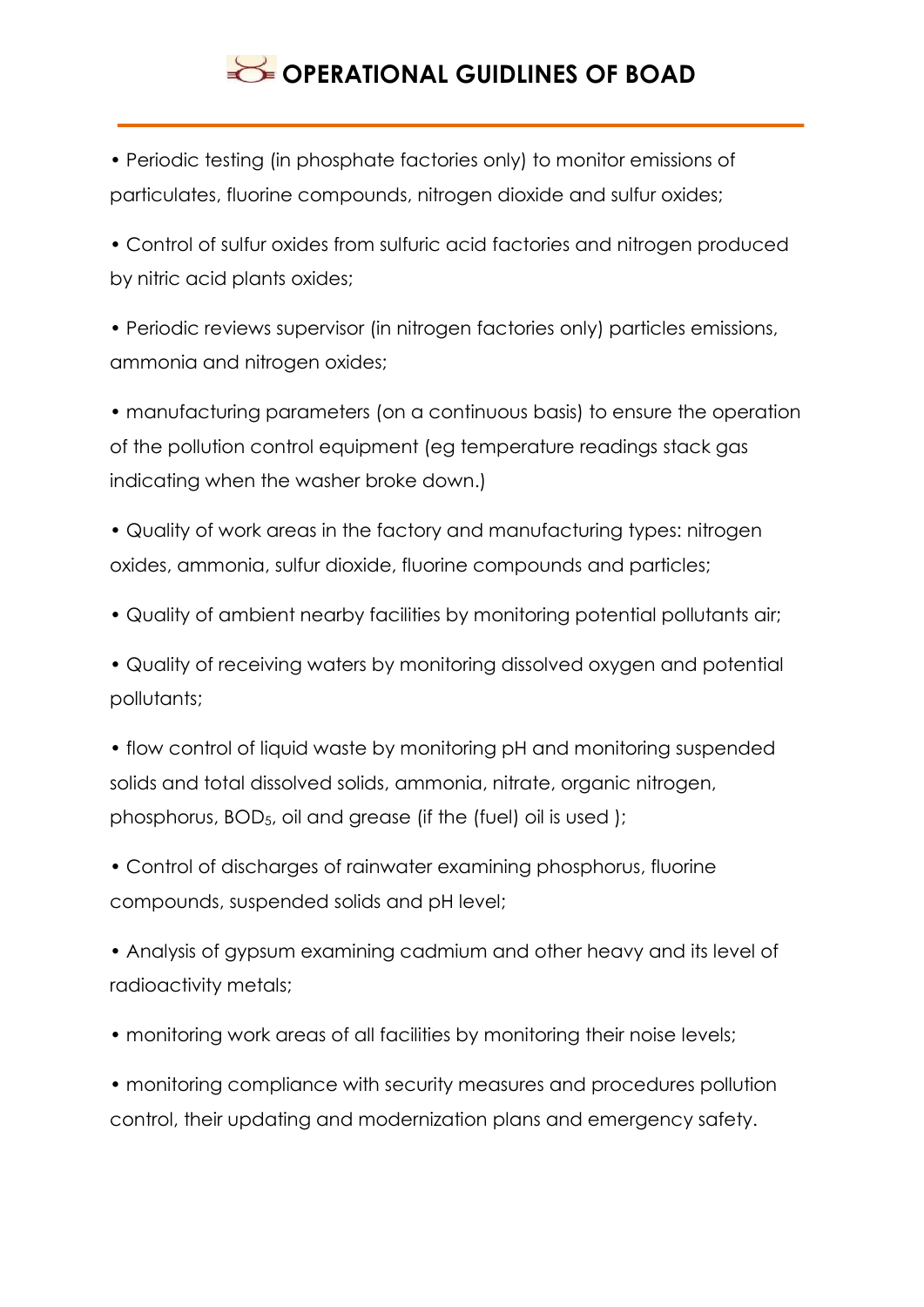### **Table: Impacts of fertilizer factories on the environment and mitigation measures**

| <b>Negative</b><br>potential       | <b>Mitigation measures</b>                         |  |  |  |  |  |
|------------------------------------|----------------------------------------------------|--|--|--|--|--|
| impacts                            |                                                    |  |  |  |  |  |
| Direct impacts: selection          |                                                    |  |  |  |  |  |
| of the location                    |                                                    |  |  |  |  |  |
| Establishment<br>0f<br>1.<br>a     | 1. • Locate, as far as possible, the factory in an |  |  |  |  |  |
| factory<br>on<br><b>or</b><br>near | industrial area, to reduce or concentrate          |  |  |  |  |  |
| sensitive habitats, such as        | pressure on the local environment and to           |  |  |  |  |  |
| estuaries,<br>mangroves,           | facilitate the monitoring of spills.               |  |  |  |  |  |
| wetlands and coral reefs.          | • Involve technical services in charge of          |  |  |  |  |  |
|                                    | environmental management in the choice of          |  |  |  |  |  |
|                                    | location to carry out the examination of           |  |  |  |  |  |
|                                    | possible solutions.                                |  |  |  |  |  |
| Location<br>2.<br>along<br>a       | 2. • The selection of the location should          |  |  |  |  |  |
| watercourse<br>that<br>may         | consider alternatives that reduce impacts on       |  |  |  |  |  |
| result in degradation              | the environment and that do not compromise         |  |  |  |  |  |
|                                    | the use of water by other users.                   |  |  |  |  |  |
|                                    | Residents must be consulted before the             |  |  |  |  |  |
|                                    | selection of the area                              |  |  |  |  |  |
|                                    | • Factories producing liquid discharges should     |  |  |  |  |  |
|                                    | only be located near a stream which                |  |  |  |  |  |
|                                    | assimilate waste capacity is adequate.             |  |  |  |  |  |
| 3. Situation that could            | 3. Locate the factory in an elevated area          |  |  |  |  |  |
| create serious air                 | not undergo atmospheric<br>which<br>does           |  |  |  |  |  |
| pollution problems in the          | inversions and where prevailing winds are          |  |  |  |  |  |
| locality.                          | towards relatively sparsely populated areas.       |  |  |  |  |  |
|                                    |                                                    |  |  |  |  |  |
| 4. Location that could             | 4. It would be important to assess the choice      |  |  |  |  |  |
| exacerbate problems of             | of location using the following guidelines:        |  |  |  |  |  |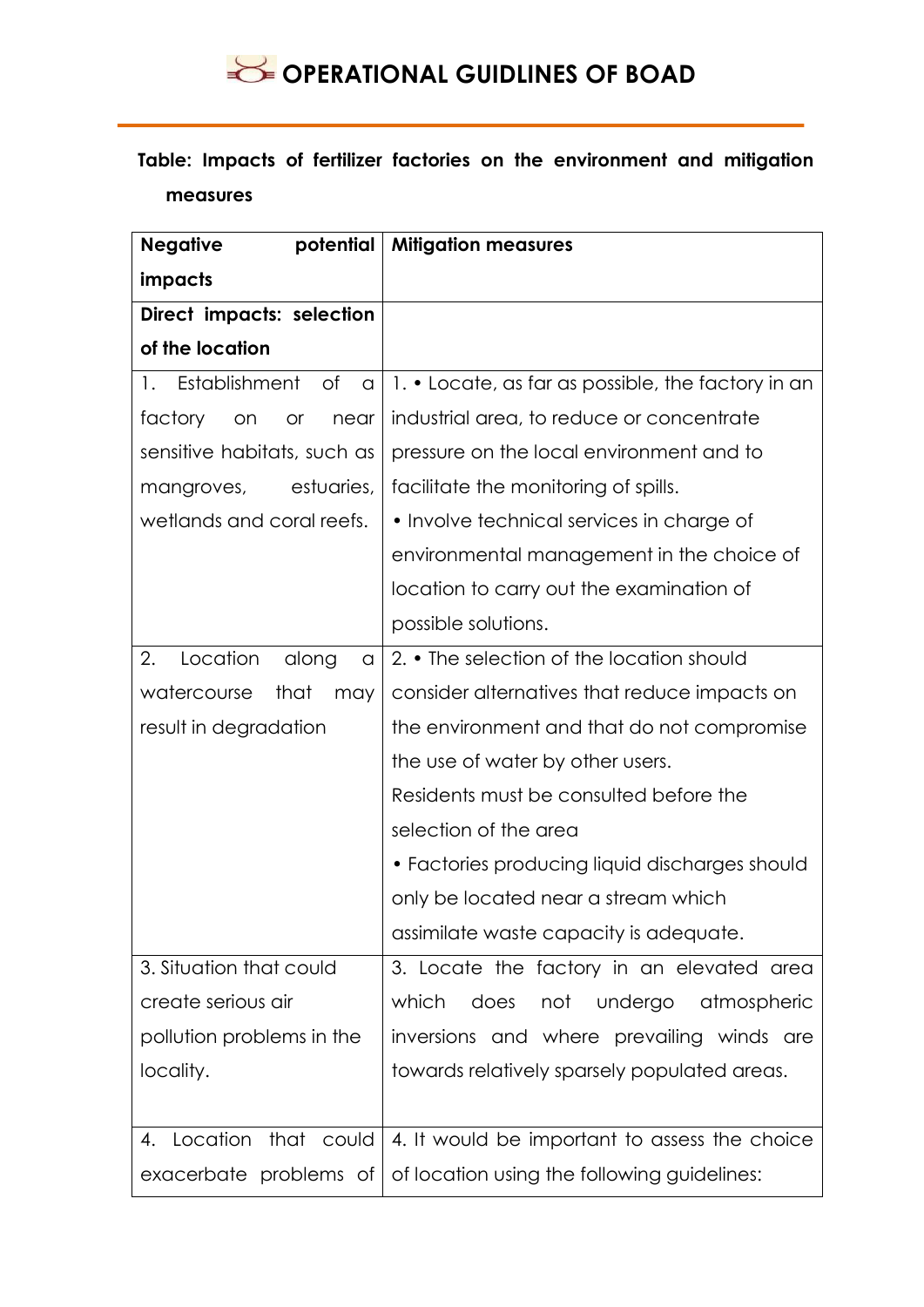| solid waste in an area.       | size sufficient land to accommodate<br>٠<br>- a                 |  |  |  |  |  |
|-------------------------------|-----------------------------------------------------------------|--|--|--|--|--|
|                               | landfill or disposal site;                                      |  |  |  |  |  |
|                               | • proximity to a suitable discharge;                            |  |  |  |  |  |
|                               | accessibility for the public or private                         |  |  |  |  |  |
|                               | collection                                                      |  |  |  |  |  |
|                               | transport solid waste to its final destination;                 |  |  |  |  |  |
|                               | • Solutions to remove or recycle gypsum.                        |  |  |  |  |  |
| <b>Direct</b><br>impacts:     |                                                                 |  |  |  |  |  |
| exploitation of the factory   |                                                                 |  |  |  |  |  |
| 5.                            | • Water pollution   5. It should be important to analyze in the |  |  |  |  |  |
| caused by discharges of       | laboratory liquid effluents, including fluorine,                |  |  |  |  |  |
| liquid effluents, cooling     | $BOD5$ , TSS and monitor the temperature                        |  |  |  |  |  |
| water or runoff<br>from       | locally.                                                        |  |  |  |  |  |
| waste piled up.               | All types of factories                                          |  |  |  |  |  |
| phosphate factory:            | • No discharge of cooling water. If recycling is                |  |  |  |  |  |
| phosphate, fluorine,          | not shown, they will be discharged in the                       |  |  |  |  |  |
| $BOD5$ , total dissolved salt | condition that the temperature elevation of                     |  |  |  |  |  |
| content, pH                   | the outlet does not exceed 3 ° C.                               |  |  |  |  |  |
| nitrogen<br>factory:          | • Maintain pH level of effluent discharge                       |  |  |  |  |  |
| ammonia,<br>urea,             | between 6.0 and 9.0.                                            |  |  |  |  |  |
| ammonium nitrate, COD,        | • Effluent control according to the restriction                 |  |  |  |  |  |
| рH                            | set by each country for specific processes.                     |  |  |  |  |  |
| dribbles stored heap          | Materials storage areas and heap areas of                       |  |  |  |  |  |
| materials: MES, pH, metal     | solid waste elimination                                         |  |  |  |  |  |
|                               | Avoid rainwater and runoff from seeping                         |  |  |  |  |  |
|                               | through the pile excessively.                                   |  |  |  |  |  |
|                               | • Proceed to the coating storage areas.                         |  |  |  |  |  |
| 6. Atmospheric emissions      | 6. Control of particles by installing collectors                |  |  |  |  |  |
| of particles from factory     | fabric filter or electrostatic precipitators.                   |  |  |  |  |  |
| operations in general.        |                                                                 |  |  |  |  |  |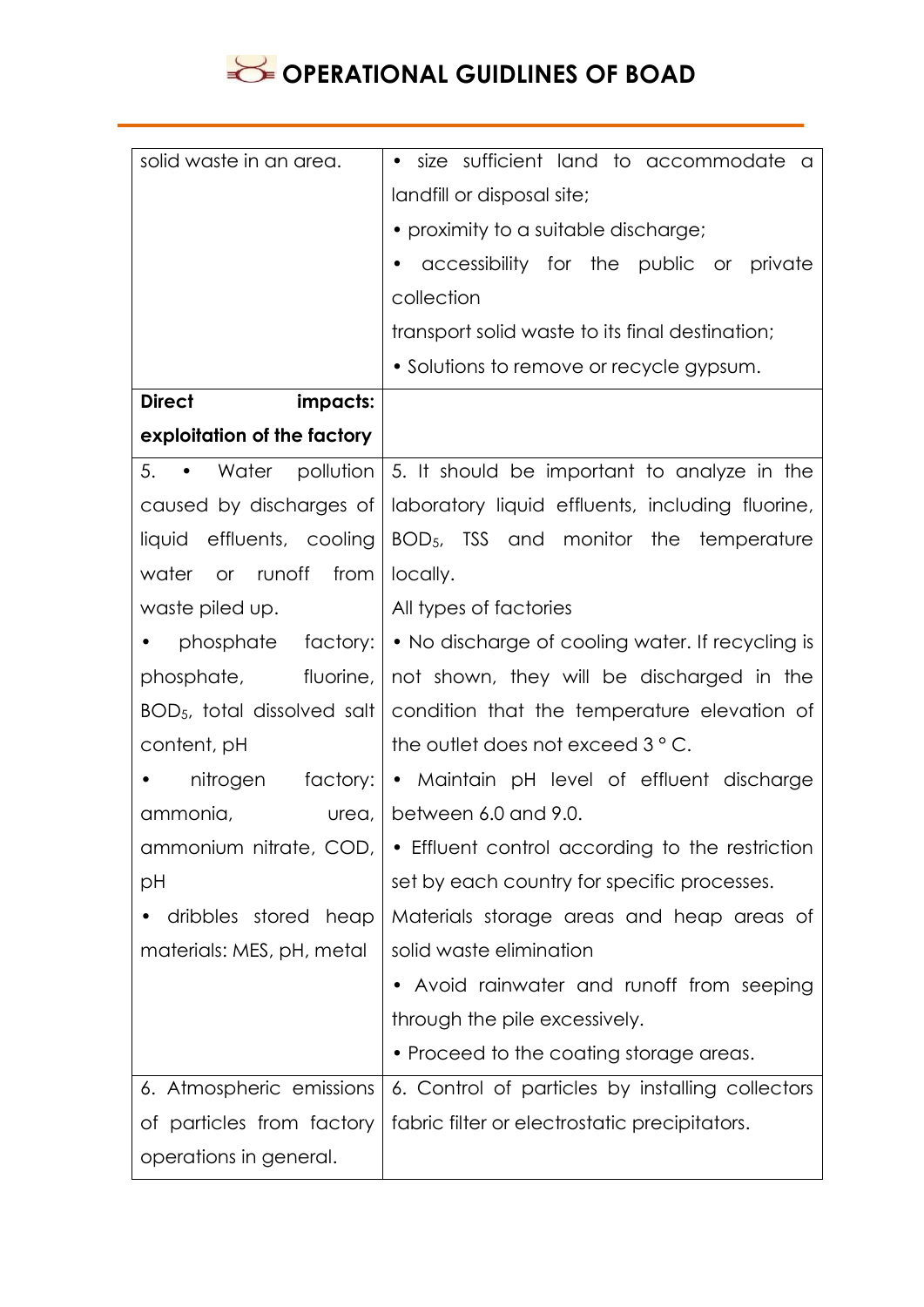| 7. Emission of SOx and        | 7. • Controlling emissions by purifying the gas.                      |  |  |  |  |  |  |
|-------------------------------|-----------------------------------------------------------------------|--|--|--|--|--|--|
| NOx, ammonia, acid            | • Analyze raw materials during the feasibility                        |  |  |  |  |  |  |
| fluorine<br>and<br>vapor      | phase of the project;                                                 |  |  |  |  |  |  |
| in<br>the<br>compounds        | • Develop a judicious design of sulfuric acid                         |  |  |  |  |  |  |
| atmosphere.                   | factory and nitric acid by providing                                  |  |  |  |  |  |  |
|                               | equipment to reduce NO <sub>x</sub> emissions.                        |  |  |  |  |  |  |
| 8. Accidental release of      | 8. • Maintain areas used for the storage and                          |  |  |  |  |  |  |
| potentially dangerous         | elimination of substances to stop accidental                          |  |  |  |  |  |  |
| solvents, acids<br>and        | releases.                                                             |  |  |  |  |  |  |
| alkalis.                      | • Provide spill control equipment.                                    |  |  |  |  |  |  |
|                               | · Install ditches around storage tanks.                               |  |  |  |  |  |  |
| Surface runoff<br>9.          | 9. • Providing good storage conditions during                         |  |  |  |  |  |  |
| compounds, raw                | the design phase.                                                     |  |  |  |  |  |  |
| materials and solid waste     | • Cover or coat storage areas (especially in                          |  |  |  |  |  |  |
| usually crammed into the      | the case of gypsum deposits) to prevent                               |  |  |  |  |  |  |
| confines of the factory       | pollution of surface and subsurface.                                  |  |  |  |  |  |  |
| factors<br>of<br>be<br>can    | • The diked areas should be of sufficient size to                     |  |  |  |  |  |  |
|                               | pollution of surface water   contain an average rainfall of 24 hours. |  |  |  |  |  |  |
| into<br>and<br>seep           |                                                                       |  |  |  |  |  |  |
| groundwater                   |                                                                       |  |  |  |  |  |  |
| 10. Impact on the health      | 10. The factory managers should implement a                           |  |  |  |  |  |  |
| of workers exposed to         | program of health and safety designed to:                             |  |  |  |  |  |  |
| fugitive dust due to the      | • identify, assess, monitor and combat,                               |  |  |  |  |  |  |
| manipulation of materials     | specifically, against risks to health;                                |  |  |  |  |  |  |
| or other reasons related      |                                                                       |  |  |  |  |  |  |
| treatment processes<br>to     |                                                                       |  |  |  |  |  |  |
| and abnormal frequency        |                                                                       |  |  |  |  |  |  |
| of accidents due to the       |                                                                       |  |  |  |  |  |  |
| skill level of the workforce. |                                                                       |  |  |  |  |  |  |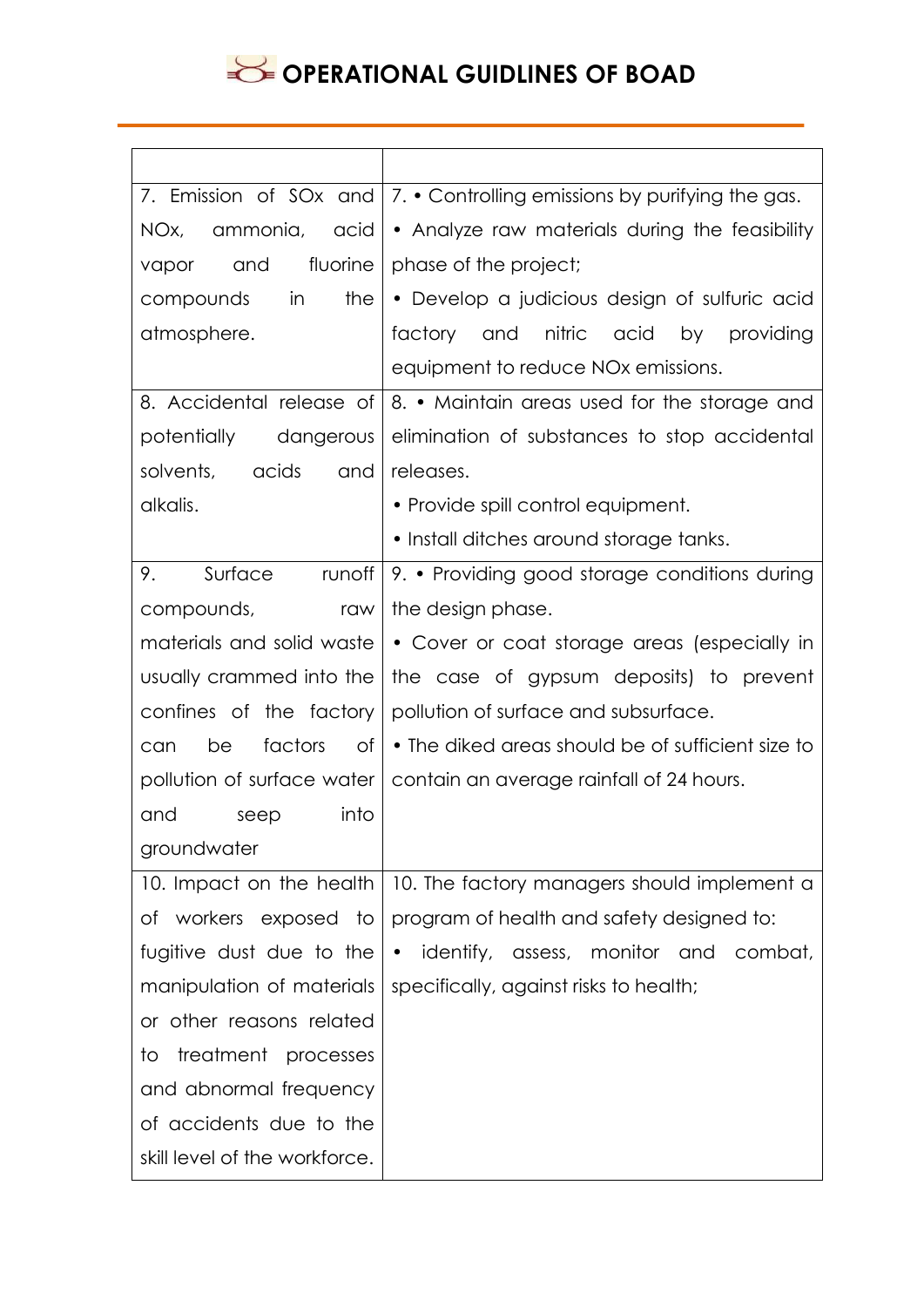| 11. Regional problem of        | 11                                                    |  |  |  |  |  |
|--------------------------------|-------------------------------------------------------|--|--|--|--|--|
| solid waste management         | • responding to the risks to the health and           |  |  |  |  |  |
| system exacerbated by          | safety of workers;                                    |  |  |  |  |  |
| the inadequate storage         | • propose measures to protect employees;              |  |  |  |  |  |
| places or lack of disposal     | • provide training on safety.                         |  |  |  |  |  |
| facilities.                    |                                                       |  |  |  |  |  |
|                                | Provide an outlet on the premises taking into         |  |  |  |  |  |
|                                | the classification of dangerous<br>account            |  |  |  |  |  |
|                                | characteristics of leachate system.                   |  |  |  |  |  |
| 12. Disruption of transit      | 12. • The choice of location can help alleviate       |  |  |  |  |  |
| circuits, noise emissions      | some of these problems.                               |  |  |  |  |  |
| traffic,<br>increased<br>and   | • should be conducted during the feasibility          |  |  |  |  |  |
| risk<br>increased<br>$\circ$ f | study of the project, studies on transport to         |  |  |  |  |  |
| accidents to pedestrians       | determine the safest routes.                          |  |  |  |  |  |
| entails the comings and        | • Provide regulations that apply to                   |  |  |  |  |  |
| goings of trucks carrying      | entrepreneurs and accidents in order to               |  |  |  |  |  |
|                                |                                                       |  |  |  |  |  |
| raw material                   | reduce the risk of accident response plan.            |  |  |  |  |  |
|                                |                                                       |  |  |  |  |  |
| Development of diseases        | Make a periodic assessment of the impact of           |  |  |  |  |  |
| relate to the factory          | pollution on the health of the population             |  |  |  |  |  |
|                                | surrounding the factory;                              |  |  |  |  |  |
|                                | Caring by factories, the reported cases of            |  |  |  |  |  |
|                                | diseases                                              |  |  |  |  |  |
| 13. Increasing nitration of    | $13.$ If<br>important<br>would<br>be<br>to<br>provide |  |  |  |  |  |
| groundwater due to the         | instructions for use in order to reduce the risk of   |  |  |  |  |  |
| use of nitrogen fertilizers.   | nitrate pollution.                                    |  |  |  |  |  |
|                                |                                                       |  |  |  |  |  |
| Eutrophication<br>14.<br>Οf    | 14. There is a need to provide user manuals in        |  |  |  |  |  |
| natural water systems          | order to reduce the risk of pollution by nitrate      |  |  |  |  |  |